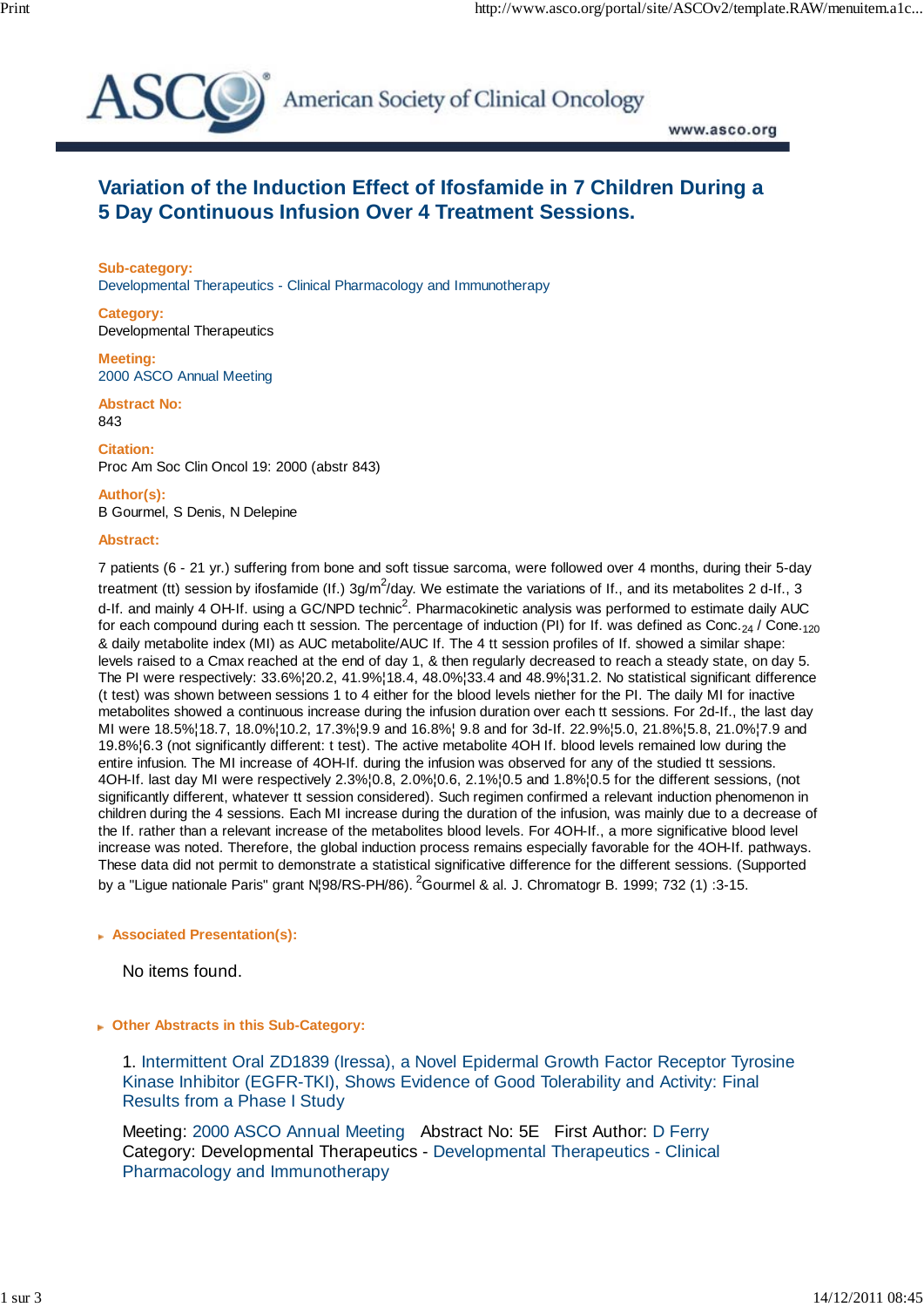2. A PHASE I AND PHARMACOKINETIC (PK) STUDY OF THE FARNESYLTRANSFERASE INHIBITOR, R115777 IN COMBINATION WITH GEMCITABINE (Gem).

Meeting: 2000 ASCO Annual Meeting Abstract No: 5A First Author: Amita Patnaik Category: Developmental Therapeutics - Developmental Therapeutics - Clinical Pharmacology and Immunotherapy

 3. Persistent and Marked Inactivation of O-6-Alkylguanine-DNA Alkyltransferase (AGAT), a Mechanism of Resistance to Alkylators, with Protracted Low-Dose Oral Schedules of Temozolamide.

Meeting: 2000 ASCO Annual Meeting Abstract No: 680 First Author: Anthony Tolcher Category: Developmental Therapeutics - Developmental Therapeutics - Clinical Pharmacology and Immunotherapy

More...

 **Abstracts by B Gourmel:**

1. Adjustment of DOSE of ifosfamide (If.) in children after the first treatment session.

Meeting: 2008 ASCO Annual Meeting Abstract No: 10038 First Author: B. Gourmel III Category: Pediatric Oncology - Pediatric Solid Tumors

2. Ifosfamide given once every other week: A clinical and pharmacological study.

Meeting: 2007 ASCO Annual Meeting Abstract No: 13008 First Author: W. Cacheux Category: Developmental Therapeutics - Clinical Pharmacology and Immunotherapy - Pharmacology/Pharmacokinetics

 3. Pharmacokinetic evaluation of the Auto-Inductive effect of a single dose of Ifosfamide administred each 15 days

Meeting: 2005 ASCO Annual Meeting Abstract No: 2111 First Author: b. gourmel Category: Developmental Therapeutics - Clinical Pharmacology and Immunotherapy - Pharmacology/Pharmacokinetics

More...

**Presentations by B Gourmel:** 

1. Adjustment of DOSE of ifosfamide (If.) in children after the first treatment session.

Meeting: 2008 ASCO Annual Meeting Presenter: Bernard Gourmel, MD Session: Pediatric Cancer (General Poster Session)

 2. Variation of the metabolite index of ifosfamide metabolites during a 5-day continuous injection in children

Meeting: 2003 ASCO Annual Meeting Presenter: Bernard Gourmel, MD Session: Pediatric Oncology: Leukemia and Developmental Therapeutics (General Poster Session)

 3. Comparaison Of The Induction Effect Of Ifosfamide In Children And Adult Population During Continuous Infusion. Consequences On Its Metabolites

Meeting: 2001 ASCO Annual Meeting Presenter: Bernard Gourmel